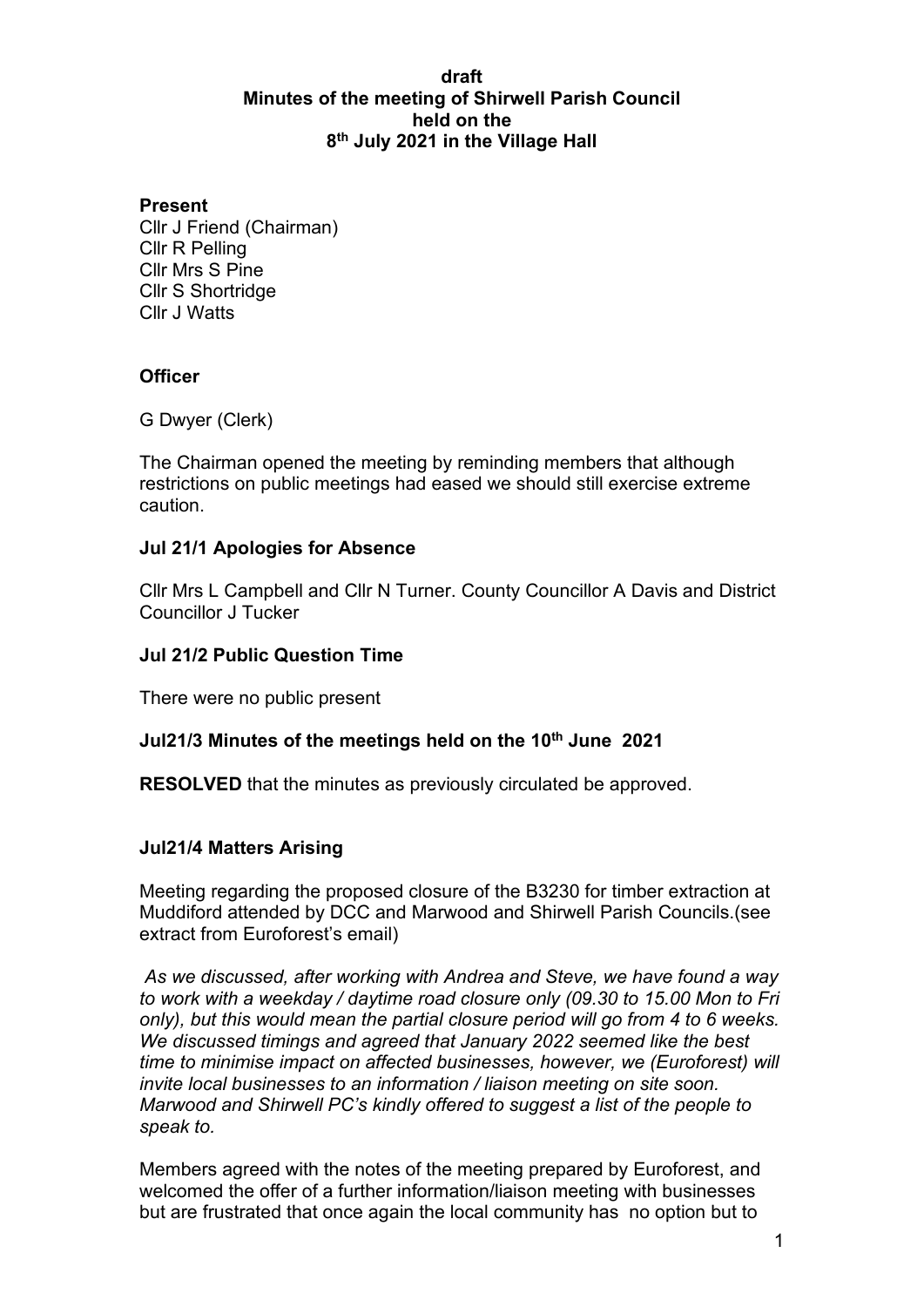accept what has been foisted on them as the planning system doesn't seem to have been enforced, and are surprised that a Planning Application has not been deemed necessary. It is apparent that the site owner's preliminary work has been instrumental in creating a hazardous environment for the timber extraction process

## **Jul21/5 Inspection of Defibrillator**

The defibrillator had been inspected and cleaned. It was noted that there was some confusion regarding the registration of the defibrillator.

## **Jul21/6 Cheques for Payment**

Payment for the Clerk's salary (£125.00), Stationary (£4.49) and Kameleon website Hosting (£75.24) were approved and signed at the meeting.

## **Jul21/7 Report of the County Councillor**

County Councillor Mrs Davis had apologised for her non-attendance

#### **Jul21/8 Questions to the County Councillor**

Questions were asked about the possible non-registration of footpaths despite grants having been claimed. **RESOLVED** that this be placed on the agenda for August

#### **Jul21/9 Report of the District Councillor**

Councillor Tucker apologised for his non-attendance The regular email updates have been distributed

#### **Jul21/10 Questions to the District Councillor**

There were no questions

#### **Jul21/11 Correspondence**

The following correspondence had been circulated to Councillors

- Dalc newsletter
- Parish Councillors guide to rural affordable housing
- A399 Brayford road closure
- General information

#### **Jul21/12 Planning Applications**

There were

#### **Jul21/13 Planning Decisions**

There were none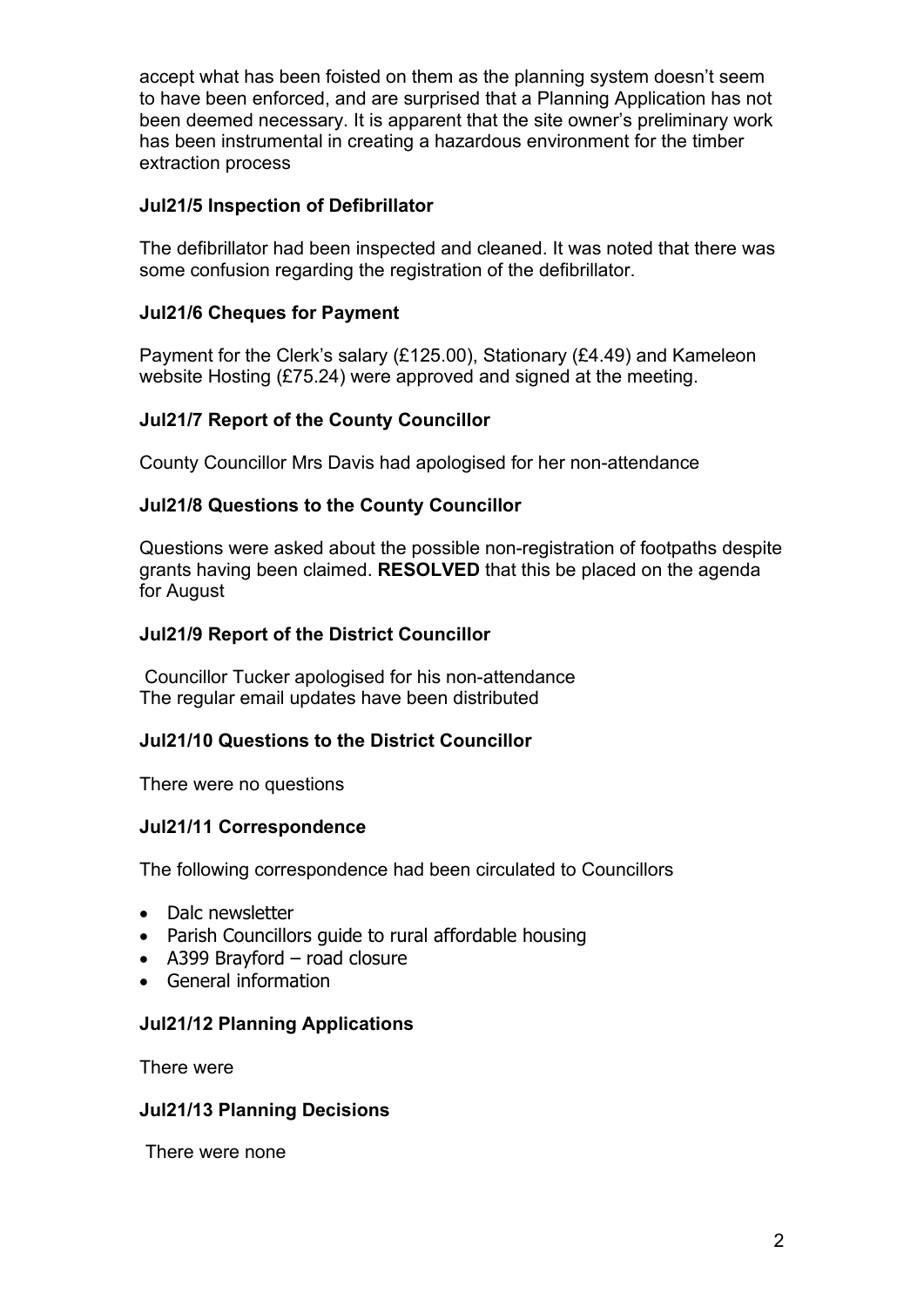## **Jul21/14 Reports from Councillors**

A Councillor queried as to whether enforcement action had been taken regarding Quarry Corner

#### **Jul21/15Clerks Report**

The Clerk had nothing to report

## **Jul21/16 Public Questions regarding business on this agenda**

There were none

## **Jul21/17 Urgent Business**

There was none.

The meeting closed at 8.04

Chairman:……………………………………… Dated:…………………..

# **Shirwell Parish Council County Councillors report August 2021**

**Two key consultations:**

**Peninsula transport- Shaping the future of Transport across the South West**

**I would be very grateful if the Parish Council would consider responding to the consultation please. it would be good to hear from residents and businesses too so please do share the message.**

Peninsula Transport is the shadow sub-national transport body (STB), bringing together the five lead transport authorities in the Peninsula (Cornwall, Devon, Plymouth, Somerset and Torbay) to work directly with the Department for Transport (DfT) on the strategic transport priorities for the region. Formed in 2018, it is a partnership established to transform transport and boost economic growth for the Peninsula.

The work of Peninsula Transport considers the following key areas: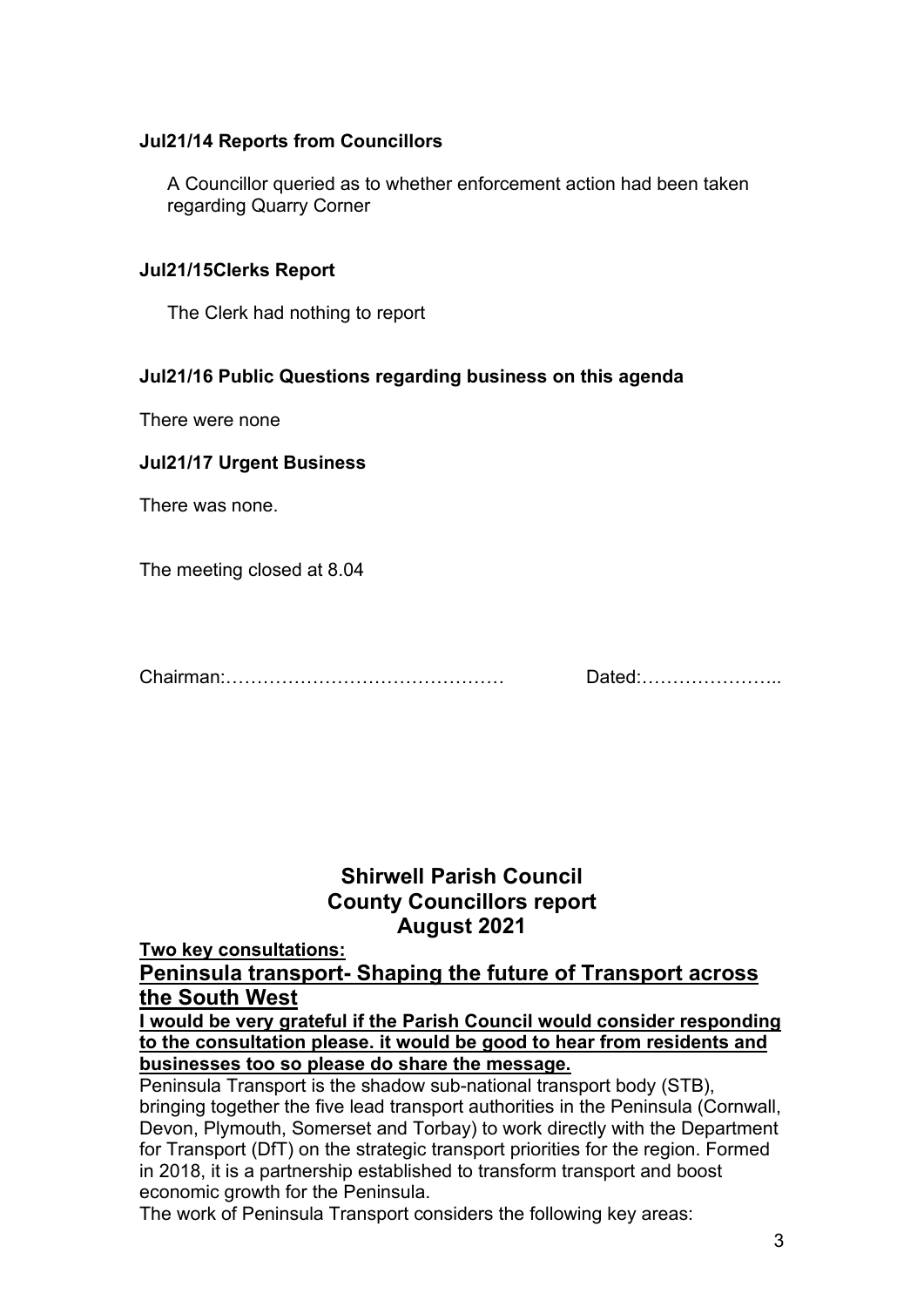- Resilient road and rail networks to support connectivity to its key markets in the Midlands, the north of England, London and international gateways at Heathrow, Gatwick and Southampton as well as access to our regional airports and ports
- Impact of technology and innovation in supporting our urban and rural mobility challenges
- Infrastructure investment needed to unlock housing development and create accessible enterprise areas
- Take a regional lead in the transition to decarbonisation of the strategic transport network

The first priority for Peninsula Transport is the development of a regional transport strategy, which plans and prioritises strategic infrastructure across the peninsula over the next thirty years. As part of this work, Peninsula Transport has produced a high-level vision document setting out the goals that will ultimately define the overall direction and principles of the full regional transport strategy.

The high level vision will be consulted on throughout the summer into September to ensure that the vision is shared with those across the peninsula and determine if the goals meet the needs of those using the network.

# **Vison and Goals**

The key challenge for the Peninsula is to strengthen strategic links to keep pace with the rest of the UK, reinforcing connectivity and maximising opportunities to boost productivity. Transport is a vital part of every day life and therefore a transport strategy needs to be bold and ambitious, delivering a transport system that that works for people, businesses and the planet. The vision for the peninsula is: "transforming transport across the peninsula, enabling our society and economy to thrive and our unique and outstanding environment to flourish."

The vision is underpinned by the following five goals:

- We will improve connections between people, businesses, and places
- We will enhance resilience of the transport network
- We will deliver affordable, zero-emissions transport for everyone
- We will help to improve the health and wellbeing of communities in the peninsula
- We will help the peninsula to be a great place to live and work

# **The Consultation**

*The consultation will open week commencing 12th July and will close week ending 17th September 2021.*

[www.peninsulatransport.org.uk.](http://www.peninsulatransport.org.uk/)

# **What happens next?**

Once the consultation has closed, Peninsula Transport will use the feedback to inform the full strategy. A number of supporting studies are either underway or planned to support the transport strategy and our website will be updated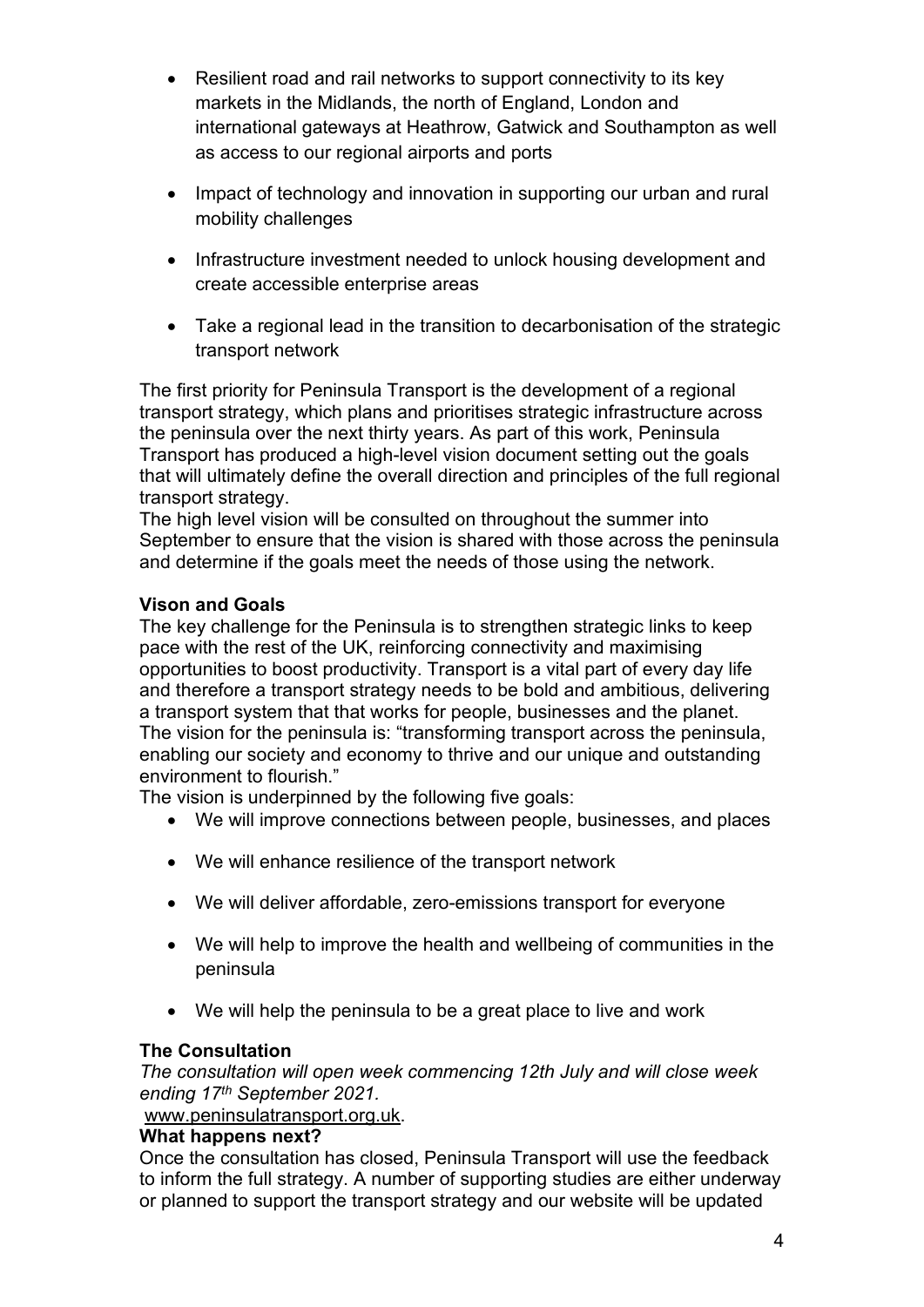as the programme progresses. We expect to publish our transport strategy in 2022, setting out our proposals for the delivery a transport system that works best for people, businesses and the planet.

The consultation is on the website: , [www.peninsulatransport.org.uk,](https://www.peninsulatransport.org.uk/) or you can contact us by emailing [info@peninsulatransport.org.uk.](mailto:info@peninsulatransport.org.uk)

# **Bus Back Better**

**I am asking for help in shaping the future of bus services in Devon, to do this an understanding of the current network and how it works for residents of Combe Martin would be helpful. Consultation ends on the 15th August.**

In March, the government announced a new National Bus Strategy - [Bus back](https://eur02.safelinks.protection.outlook.com/?url=https%3A%2F%2Fwww.gov.uk%2Fgovernment%2Fpublications%2Fbus-back-better&data=04%7C01%7Crachel.phillips%40devon.gov.uk%7C9f6f5001207640c1dc8108d93d5a7eaa%7C8da13783cb68443fbb4b997f77fd5bfb%7C0%7C0%7C637608281144971021%7CUnknown%7CTWFpbGZsb3d8eyJWIjoiMC4wLjAwMDAiLCJQIjoiV2luMzIiLCJBTiI6Ik1haWwiLCJXVCI6Mn0%3D%7C1000&sdata=h2qG4XLGA9IJBTxxByj5PVuCeHMMMy%2FC%2FFQUYVn74Lc%3D&reserved=0)  [better - GOV.UK \(www.gov.uk\).](https://eur02.safelinks.protection.outlook.com/?url=https%3A%2F%2Fwww.gov.uk%2Fgovernment%2Fpublications%2Fbus-back-better&data=04%7C01%7Crachel.phillips%40devon.gov.uk%7C9f6f5001207640c1dc8108d93d5a7eaa%7C8da13783cb68443fbb4b997f77fd5bfb%7C0%7C0%7C637608281144971021%7CUnknown%7CTWFpbGZsb3d8eyJWIjoiMC4wLjAwMDAiLCJQIjoiV2luMzIiLCJBTiI6Ik1haWwiLCJXVCI6Mn0%3D%7C1000&sdata=h2qG4XLGA9IJBTxxByj5PVuCeHMMMy%2FC%2FFQUYVn74Lc%3D&reserved=0) Alongside the delivery of this strategy, Devon County Council have committed to working with our local bus operators to form an Enhanced Partnership by April 2022, and to writing a joint Bus Service Improvement Plan by October 2021.

Following the publishing of the Bus Service Improvement Plan in October there will be a full public consultation.

online survey using this link:<https://www.surveymonkey.co.uk/r/NYQBJCS>

# **Funding available to help Devon's communities reconnect, rebuild and recover**

Community-led facilities and activities, like many things, were quickly suspended during the onset of the national coronavirus lockdown. As the country begins to return to some degree of normality, Devon County Council is keen to help local communities get back to doing the things they love safely and confidently, so we have created a special fund to support them.

The Reconnect Rebuild Recover Community Fund will provide grant funding of up to £1,000 for smaller projects and between £1,000 and £3,000 for larger projects that help local people to reconnect, rebuild and recover their community-led facilities and/or social activities.

It will support community-led initiatives that:

- encourage a range of people to participate in activities that improve their physical, mental and emotional health and wellbeing
- provide safe community-led transportation links and services which encourage and help people to re-connect and re-socialise safely within their communities
- encourage people to develop skills and learning through volunteering their time, knowledge and expertise to help and support the facilities and/or social activity and the people using them

# [You can find out more, including how to apply, on the Devon County Council](https://www.devon.gov.uk/coronavirus-advice-in-devon/document/reconnect-rebuild-recover-fund/)  [website.](https://www.devon.gov.uk/coronavirus-advice-in-devon/document/reconnect-rebuild-recover-fund/)

**Coronavirus updates from Devon County Council**